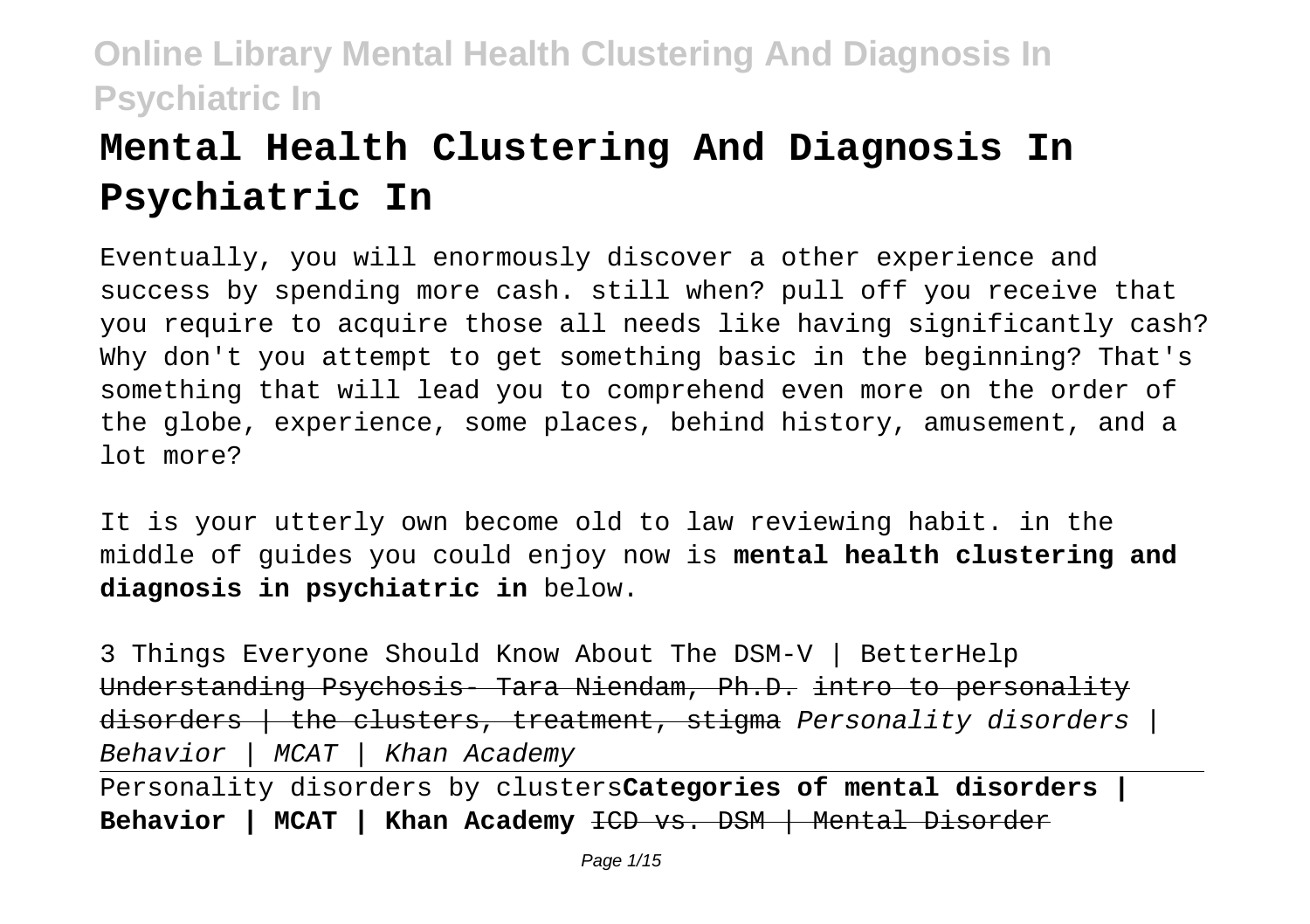Classification Manuals UNDERSTANDING DEPENDENT PERSONALITY DISORDER: Dependent Personality Disorder Diagnostic Criteria Neurodevelopmental and Neurocognitive Disorders according to DSM 5 The Diagnostic and Statistical Manual (DSM) 5 Controversy Diagnosing Mental Distress Personality Disorders: Cluster A BPD Splitting and How to Manage It The 10 Personality Disorders (with Examples) Types of Borderline Personality Disorder | The Classic \u0026 Quiet Borderline how to become a social worker | code of ethics, education, license, etc. How to Spot the 9 Traits of Borderline Personality Disorder Empathy Paradox and Borderline Personality Disorder Clustering vs. Classification in AI - How Are They Different? Psychosis or Spiritual Awakening: Phil Borges at TEDxUMKC What Is Histrionic Personality Disorder? Symptoms, Treatment \u0026 More | BetterHelp Cluster C Personality Disorders (Psychiatry) - USMLE Step 1 5 BOOKS ABOUT MENTAL HEALTH YOU HAVE TO READ **DSM-5® Differential Diagnosis App Walkthrough Cluster B, It Is All About Me** Learning Thursdays: A Year of Cultural Competency: Personality Disorders and Substance Use **Why violence clusters in cities - and how to reduce it** Cluster A B C Personality Disorders Cluster B Personality Disorders Mnemonic Personality Disorders: Crash Course Psychology #34 Mental Health Clustering And Diagnosis 10 Mental health clustering and psychological interventions Using the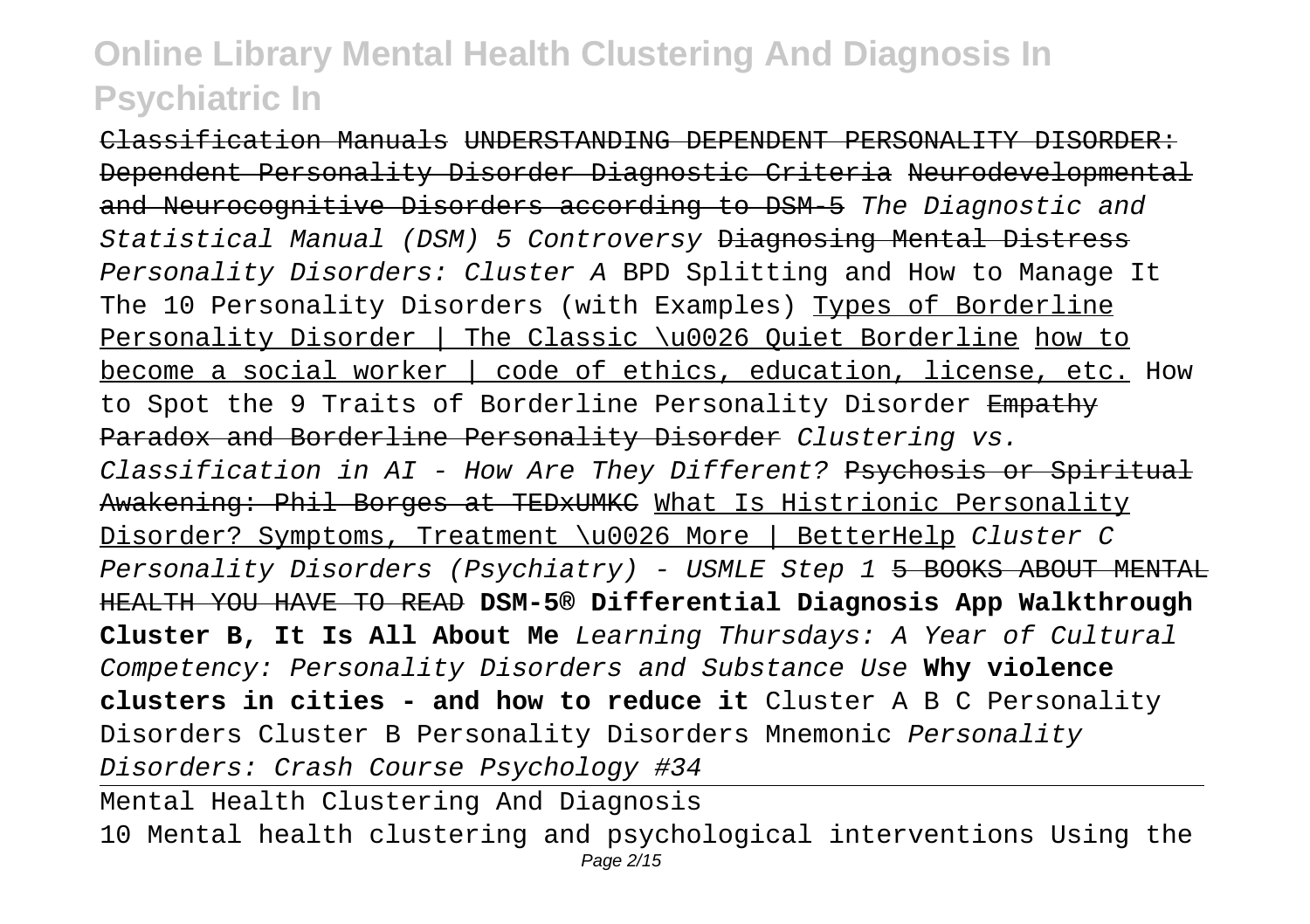cluster pages: As well as the background information relating to the description, diagnosis, impairment, risk and course of the mental health disorders included in the clusters, the cluster pages include other valuable information to facilitate workforce planning.

Mental health clustering and psychological Aims and method This paper investigates the relationship between cluster (Mental Health Clustering Tool, MHCT) and diagnosis in an inpatient population. We analysed the diagnostic make-up of each cluster and the clinical utility of the diagnostic advice in the Department of Health's Mental Health Clustering Booklet.In-patients discharged from working-age adult and older people's services ...

Mental health clustering and diagnosis in psychiatric in ... Aims and method This paper investigates the relationship between cluster (Mental Health Clustering Tool, MHCT) and diagnosis in an inpatient population. We analysed the diagnostic make-up of each cluster and the clinical utility of the diagnostic advice in the Department of Health's Mental Health Clustering Booklet.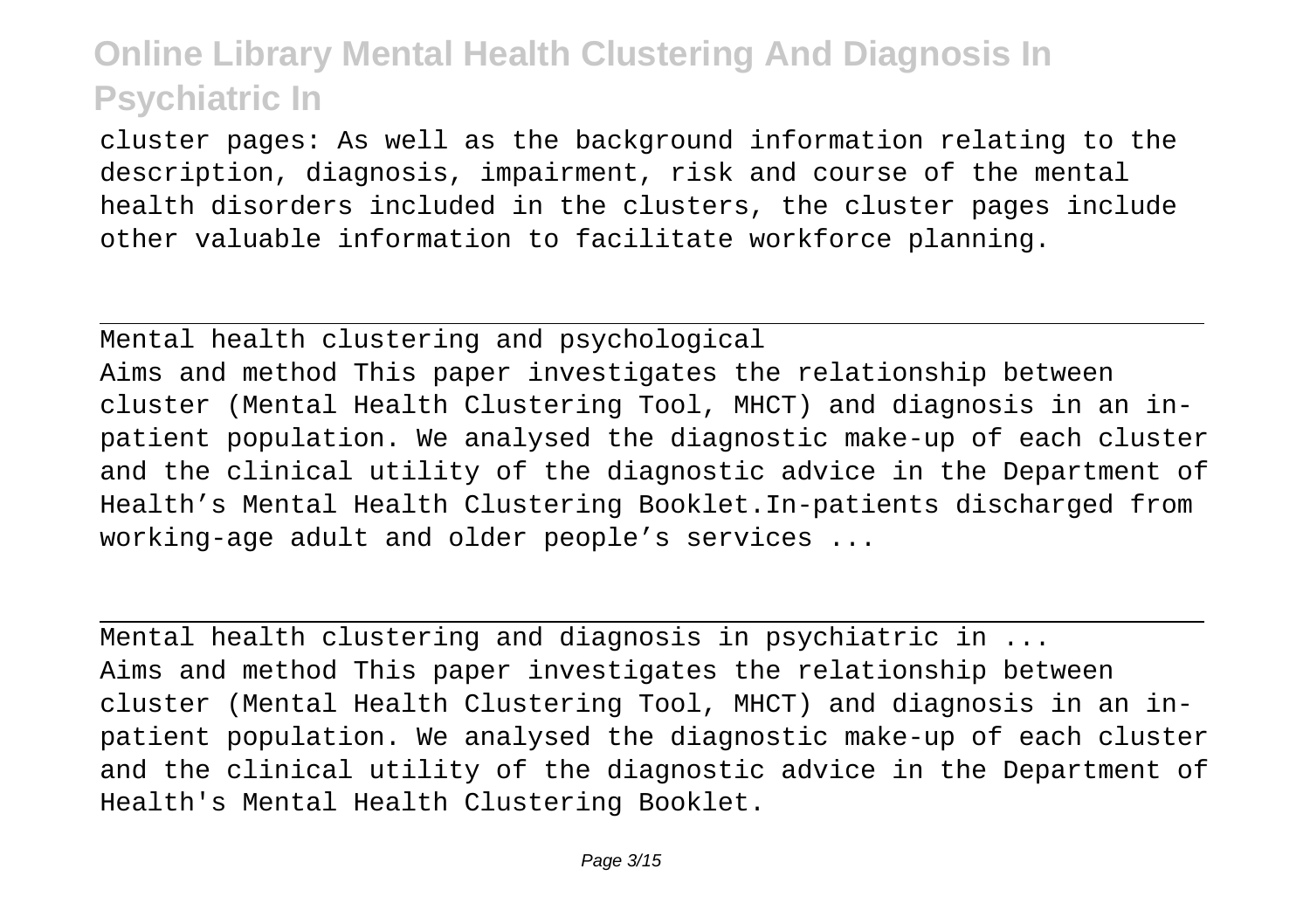Mental health clustering and diagnosis in psychiatric in ... Aims and method This paper investigates the relationship between cluster (Mental Health Clustering Tool, MHCT) and diagnosis in an inpatient population. We analysed the diagnostic make-up of each cluster and the clinical utility of the diagnostic advice in the Department of Health's Mental Health Clustering Booklet.

Mental health clustering and diagnosis in psychiatric in ... In this context a cluster is a global description of a group of people with similar characteristics as identified from a holistic assessment and then rated using the Mental Health Clustering Tool...

Mental Health Clustering Booklet - GOV.UK In mental health there are 21 clusters that cover a range of diagnosis and needs. Each person will be assessed based on their symptoms and individual need. Nationally in mental health clustering, the presentations are broadly categorised into: Emotional difficulties – for example depression, anxiety etc.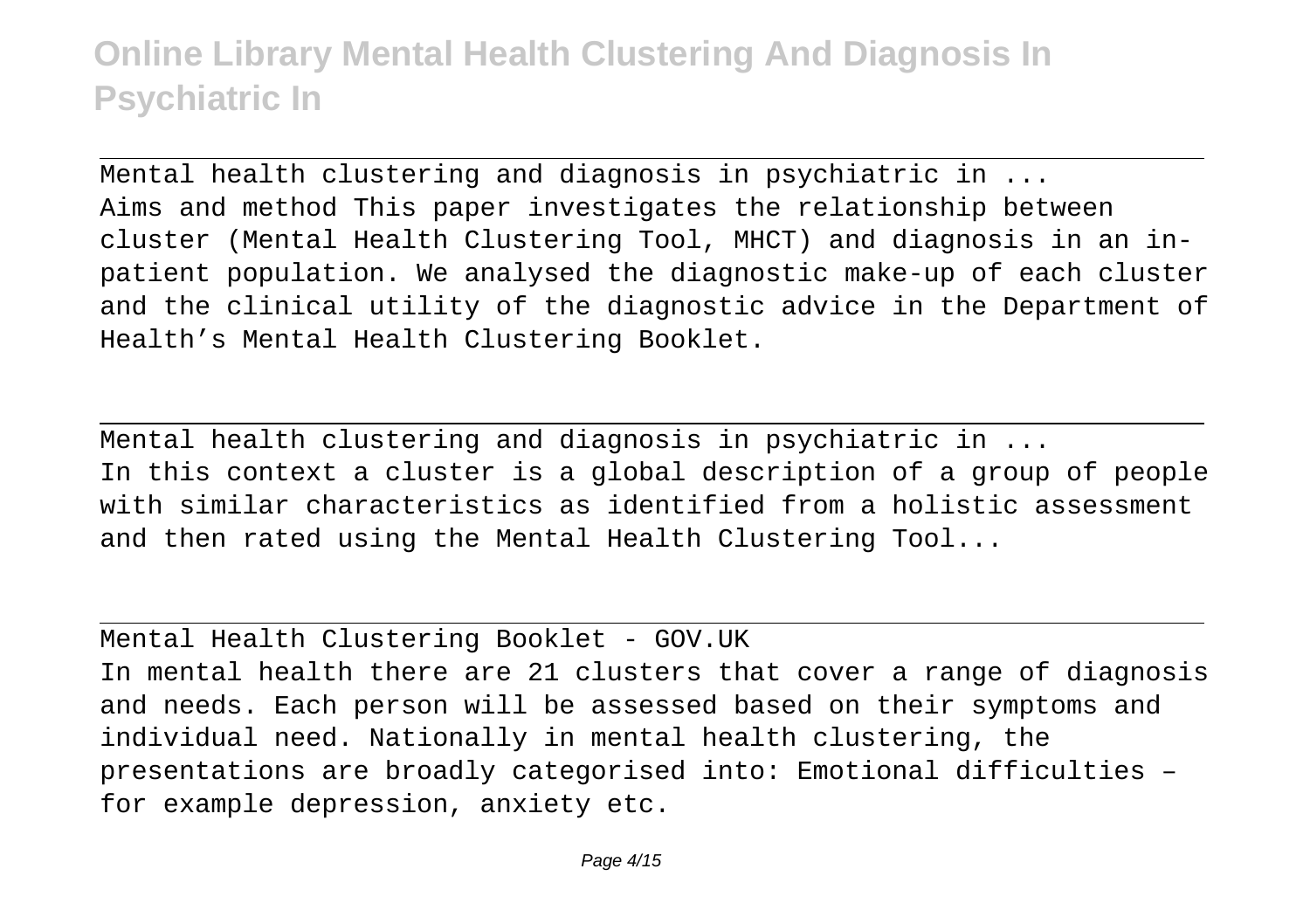Care clustering and care packages - Birmingham and ... Based on the information you have gathered during your routine screening / assessment process, score the individual's needs you have identified using the Mental Health Clustering Tool (MHCT version...

Mental Health Clustering Booklet - GOV.UK Dual Diagnosis This group has enduring, moderate to severe psychotic or affective symptoms with unstable, chaotic lifestyles and coexisting substance misuse. They may present a risk to self and others and engage poorly with services. Role functioning is often globally impaired.

The Cluster Pathway Guide Code Description; 00: Care Cluster 0 - Variance (unable to assign ADULT MENTAL HEALTH CARE CLUSTER CODE) 01: Care Cluster 1 - Common Mental Health Problems (Low Severity) 02: Care Cluster 2 - Common Mental Health Problems (Low Severity with Greater Need)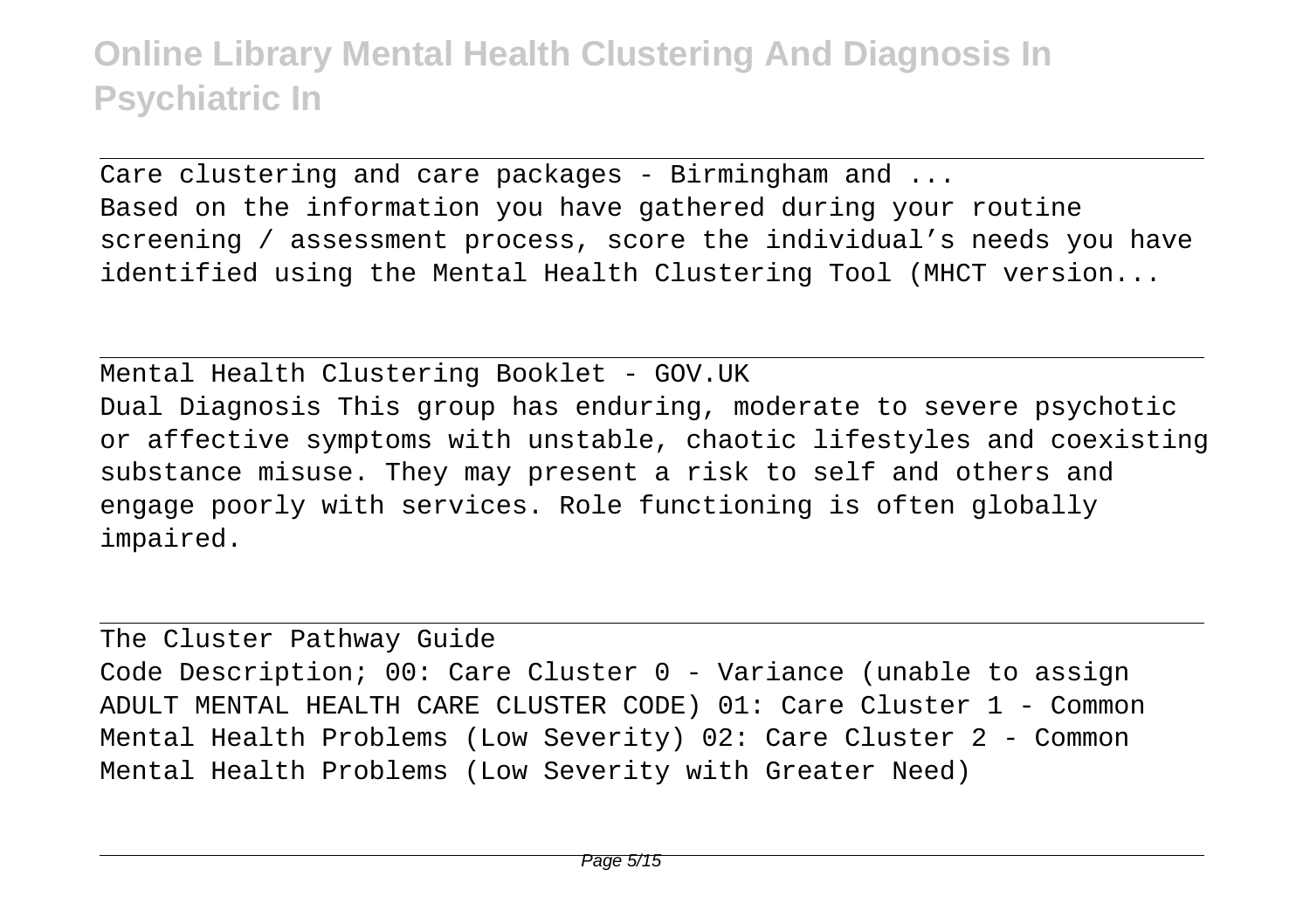#### ADULT MENTAL HEALTH CARE CLUSTER CODE

Mental health clustering tool (MHCT) Part 1contains scales relating to the severity of problems experienced by the individual during the two weeks before the date of the rating. Part 2contains scales that consider problems from a 'historical' perspective. These will be problems that occur in episodic or unpredictable ways.

2019/20 National Tariff Payment System A consultation ... Cluster A (the "odd, eccentric" cluster); Cluster B (the "dramatic, emotional, erratic" cluster); and, Cluster C (the "anxious, fearful" cluster). Oftentimes, a person can be diagnosed with more than just one personality disorder. Research has shown that there is a tendency for personality disorders within the same cluster to co-occur (Skodol ...

DSM-5: The Ten Personality Disorders: Cluster A Serious mental illness (SMI) is a term used by health professionals to describe the most severe mental health conditions. These illnesses significantly interfere with or limit one or more major life activities. Two of the most common SMIs are bipolar disorder and Page 6/15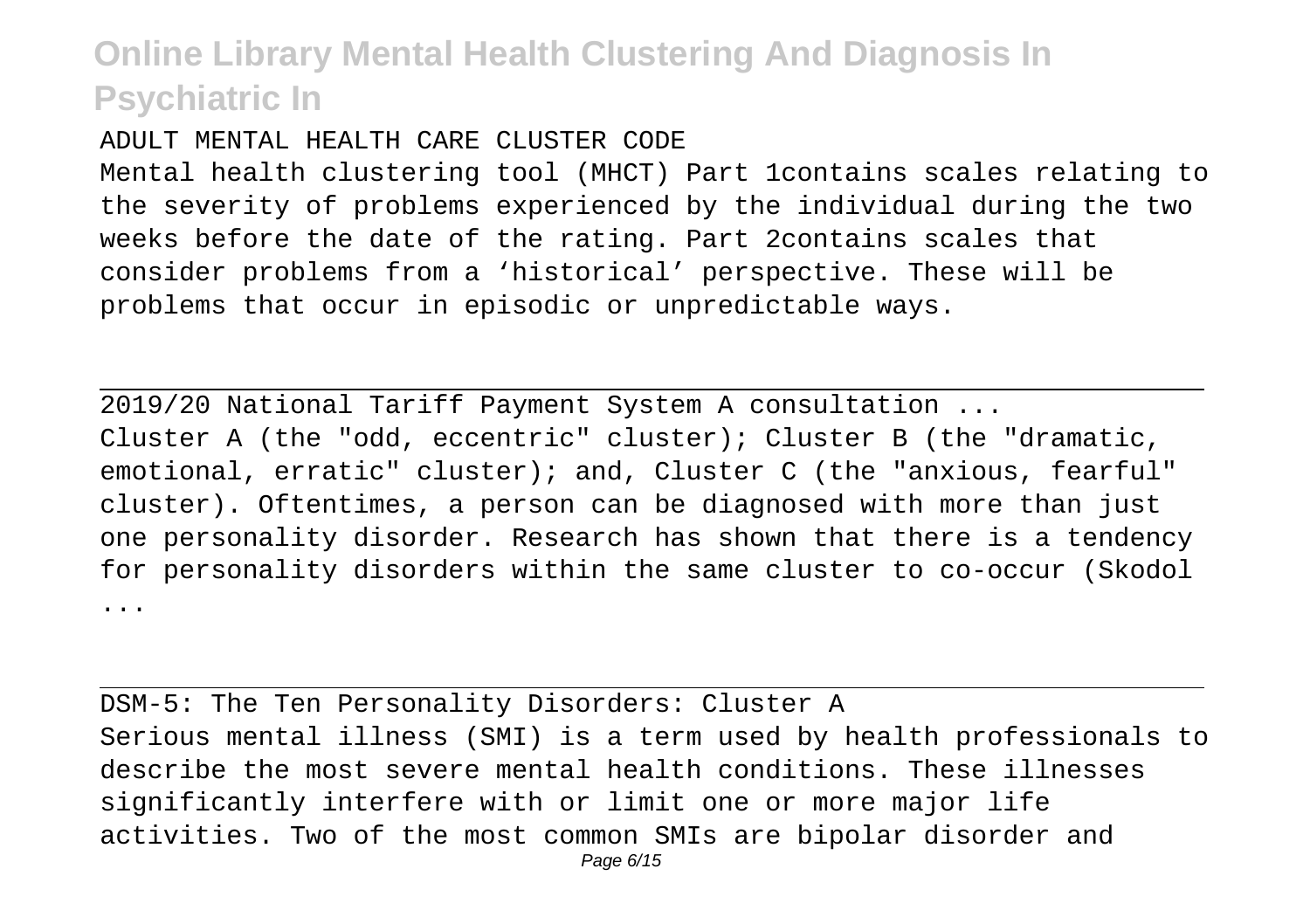schizophrenia.

Mental Illness Types, Symptoms, and Diagnosis Common Mental Health Problems (Low Severity) This group has definite but minor problems of depressed mood, anxiety or other disorder but they do not present with any distressing psychotic symptoms. The person in this cluster will have some level of common mental health problems, which means that a period of watchful waiting may be considered.

The Cluster Pathway Guide The Mental Health Toolkit provides resources for healthcare professionals to reference regarding the diagnosis and treatment of mental health problems. The toolkit provides trigger questions, diagnostic tools, and current guidance for healthcare professionals supporting those with mental illness.

Mental Health Toolkit To diagnose a mental health problem, doctors will look at: your Page 7/15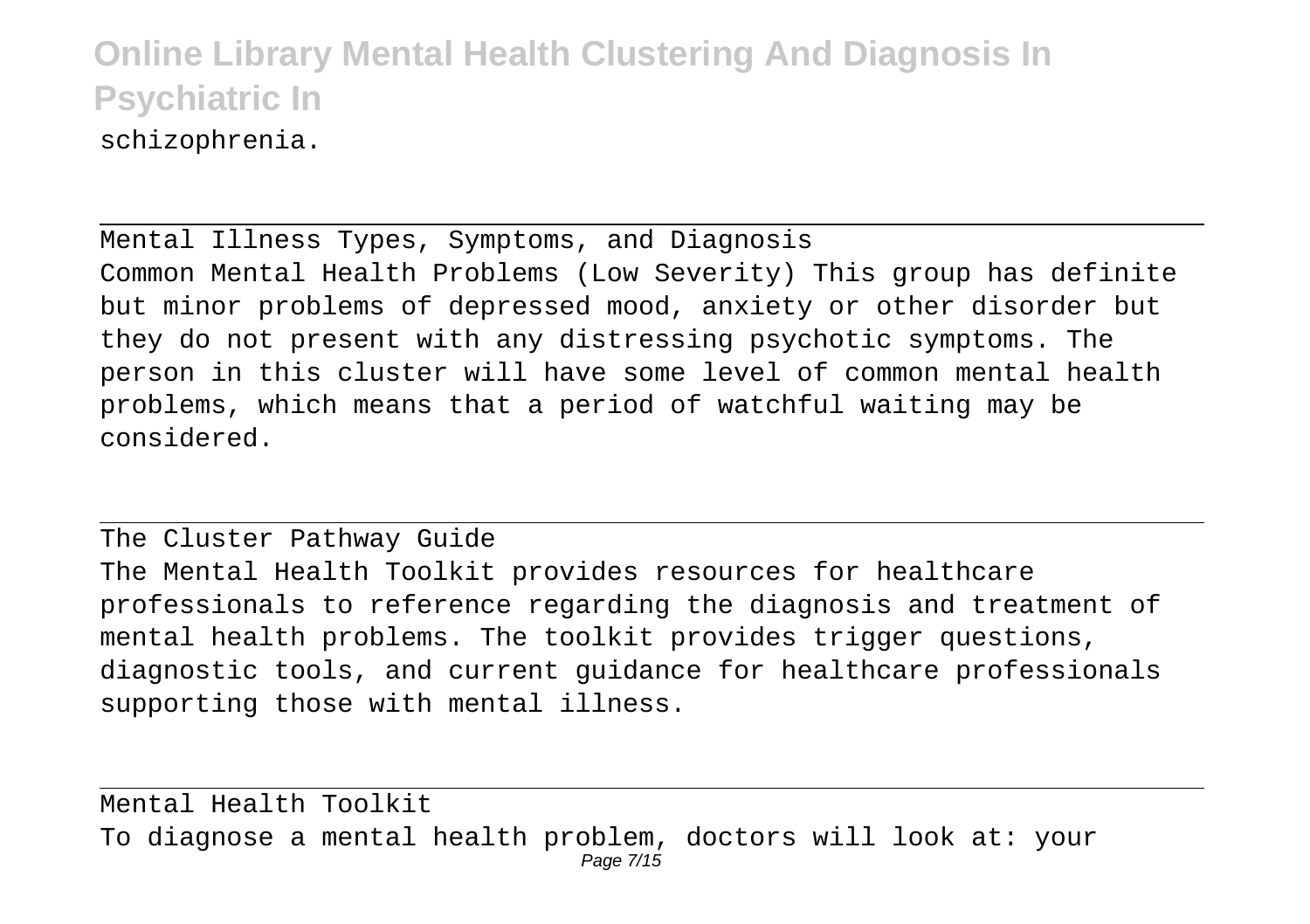experiences (groupings of certain feelings, behaviours and physical symptoms may suggest different diagnoses) how long you've been experiencing these things the impact it's having on your life.

Diagnosis | Mind, the mental health charity - help for  $\dots$ Mental health diagnosis Diagnosing a mental health disorder is a multistep process. During a first appointment, your doctor may perform a physical exam to look for signs of physical issues that...

Mental Health Basics: Types of Mental Illness, Diagnosis ... In this context a cluster is a global description of a group of people with similar characteristics as identified from a holistic assessment and then rated using the Mental Health Clustering Tool (MHCT). The clusters allow for a degree of variation in the combination and severity of rated needs.

2017/18 and 2018/19 National Tariff Payment System Annex C ... Abstract Aims and method This paper investigates the relationship between cluster (Mental Health Clustering Tool, MHCT) and diagnosis in Page 8/15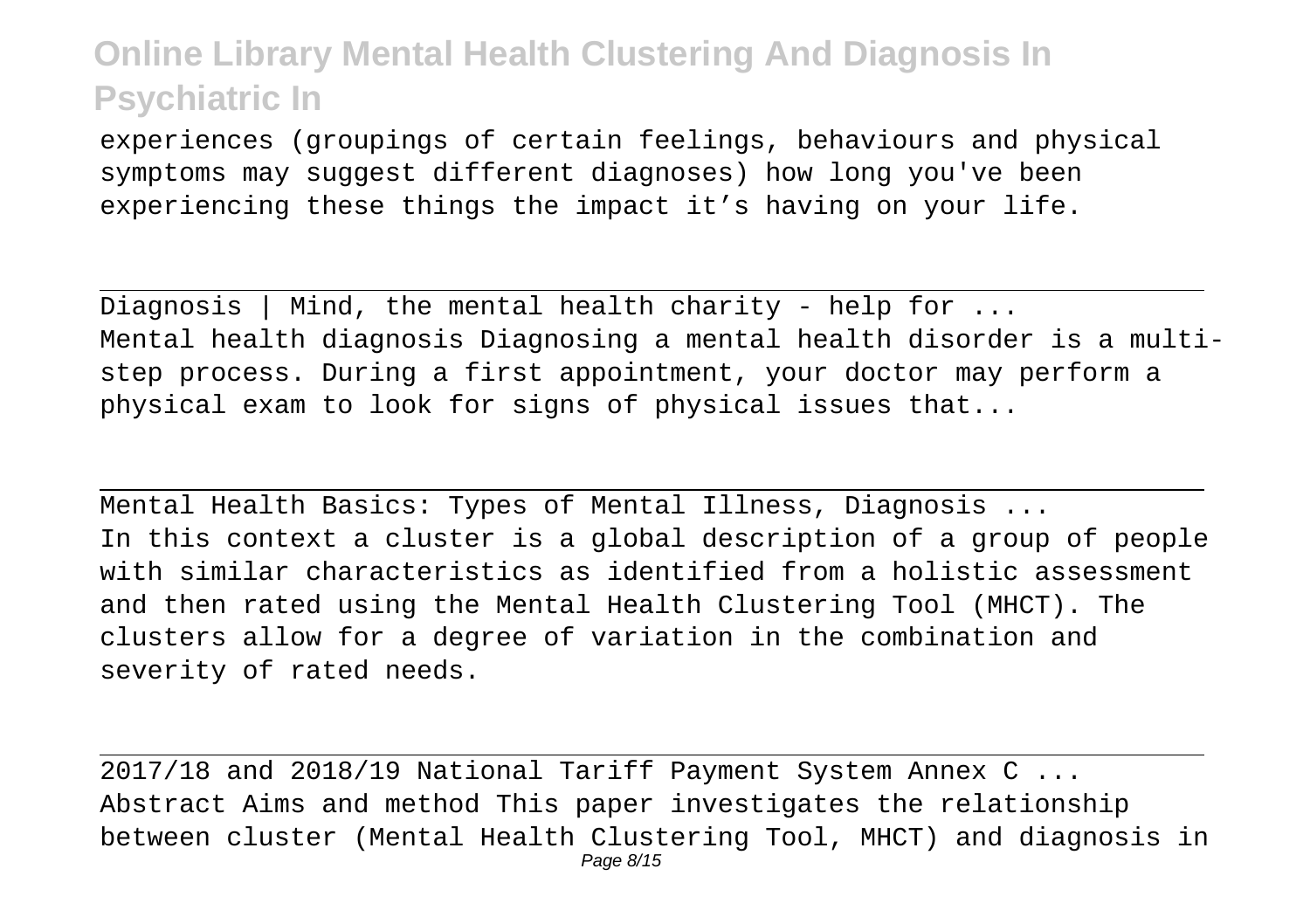an in-patient population. We analysed the diagnostic make-up...

The Diagnostic and Statistical Manual of Mental Disorders, Fifth Edition, Text Revision (DSM-5-TR), is the most comprehensive, current, and critical resource for clinical practice available to todays mental health clinicians and researchers. DSM-5-TR includes the fully revised text and references, updated diagnostic criteria and ICD-10-CM codes since DSM-5 was published in 2013. It features a new disorder, Prolonged Grief Disorder, as well as codes for suicidal behavior available to all clinicians of any discipline without the requirement of any other diagnosis. With contributions from over 200 subject matter experts, this updated volume boasts the most current text updates based on the scientific literature. Now in four-color and with the ability to authenticate each printed copy, DSM-5-TR provides a cohesive, updated presentation of criteria, diagnostic codes, and text. This latest volume offers a common language for clinicians involved in the diagnosis and study of mental disorders and facilitates an objective assessment of symptom presentations across a variety of clinical settings--inpatient, outpatient, partial hospital, consultation-liaison, clinical, private practice, and primary care.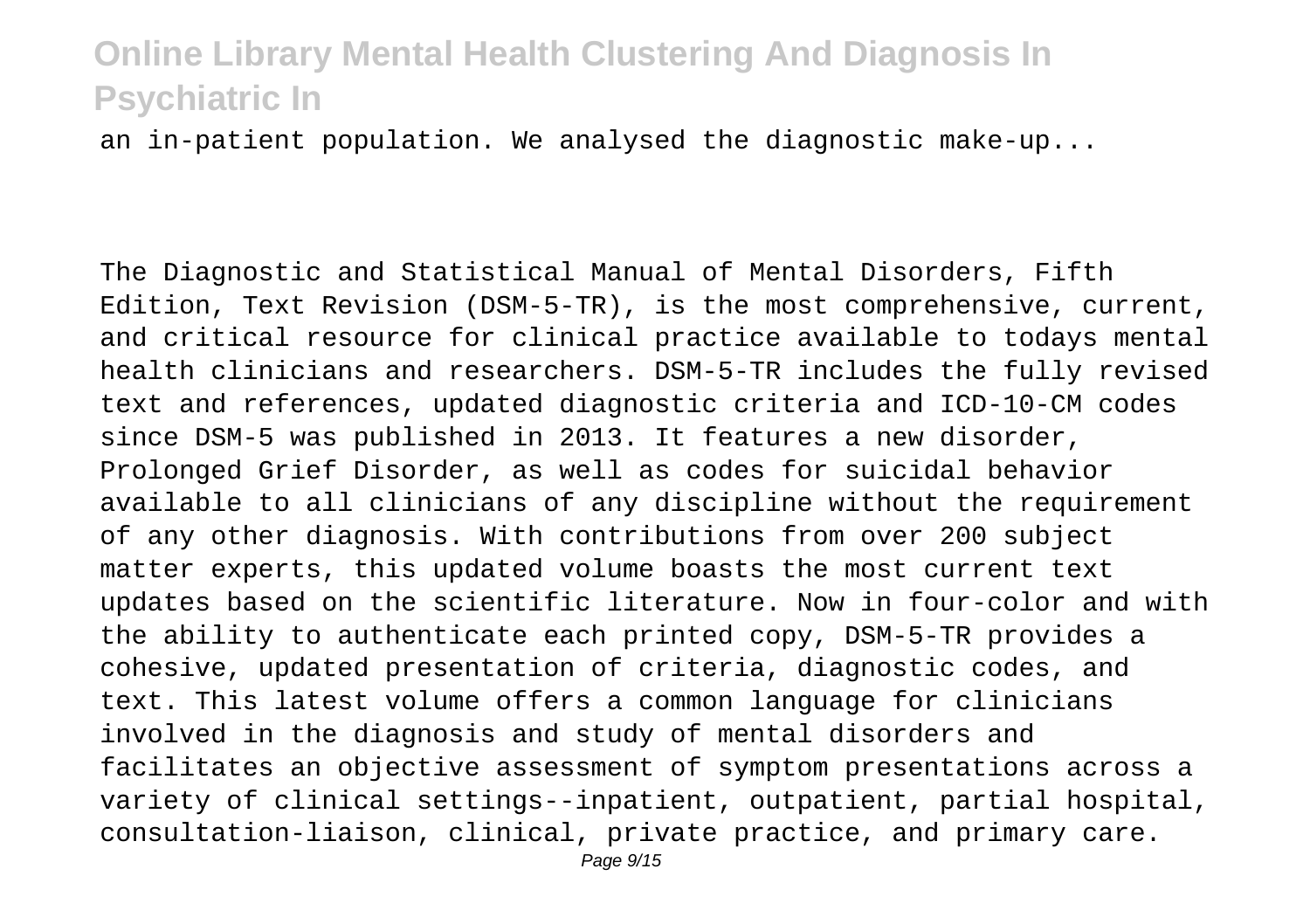Stay current with these important updates in DSM-5-TR: Fully revised text for each disorder with updated sections on associated features, prevalence, development and course, risk and prognostic factors, culture, diagnostic markers, suicide, differential diagnosis, and more. Addition of Prolonged Grief Disorder (PGD) to Section II--a new disorder for diagnosis Over 70 modified criteria sets with helpful clarifications since publication of DSM-5 Fully updated Introduction and Use of the Manual to guide usage and provide context for important terminology Considerations of the impact of racism and discrimination on mental disorders integrated into the text New codes to flag and monitor suicidal behavior, available to all clinicians of any discipline and without the requirement of any other diagnosis Fully updated ICD-10-CM codes implemented since 2013, including over 50 coding updates new to DSM-5-TR for substance intoxication and withdrawal and other disorders Updated and redesigned Diagnostic Classification This manual is a valuable resource for other physicians and health professionals, including psychologists, counselors, nurses, and occupational and rehabilitation therapists, as well as social workers and forensic and legal specialists. The new DSM-5-TR is the most definitive resource for the diagnosis and classification of mental disorders.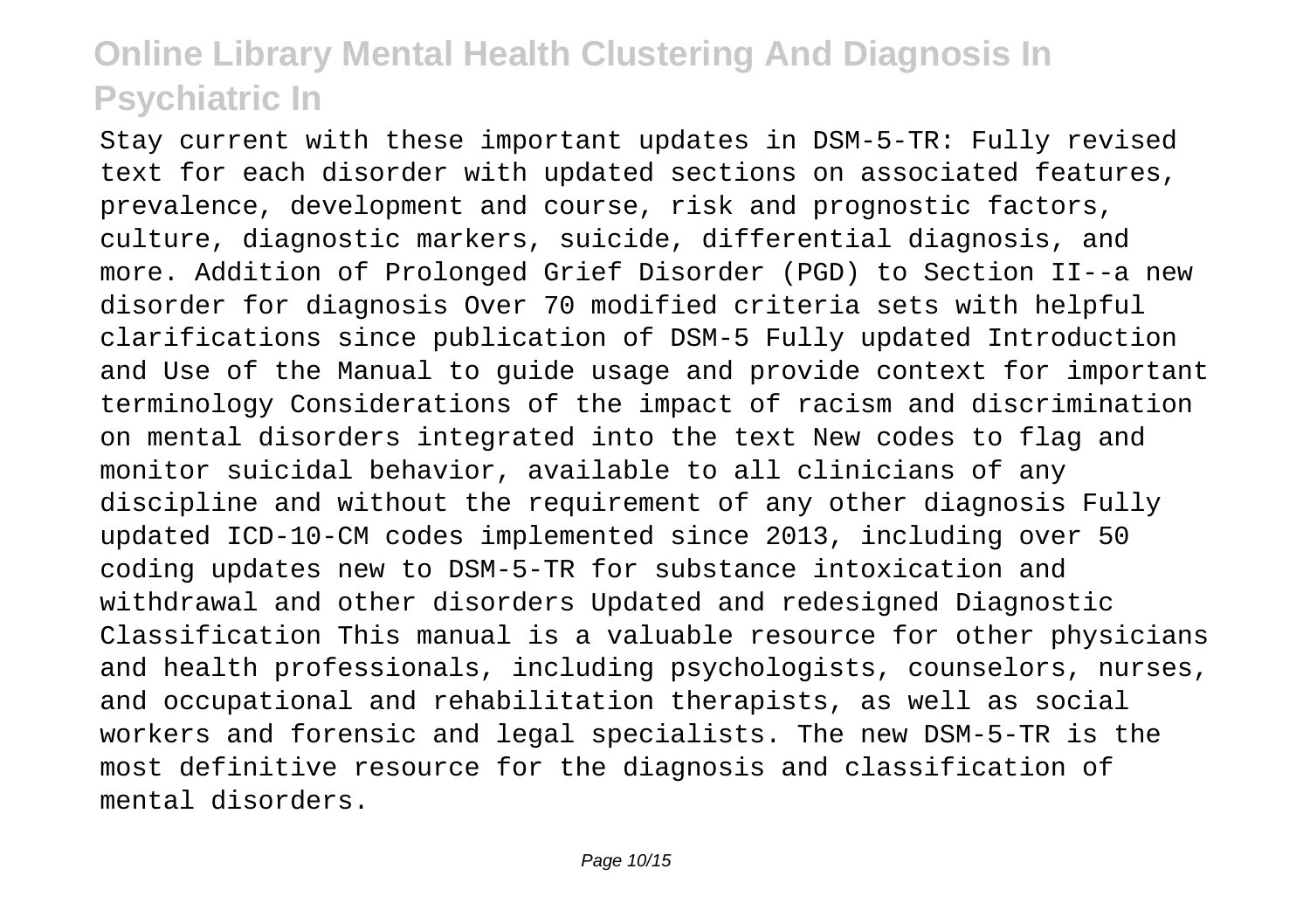A paradigm shift in the ways in which mental health services are delivered is happening—both for service users and for professional mental healthcare workers. The landscape is being changed by a more influential service user movement, a range of new community-based mental healthcare programmes delivered by an increasing plurality of providers, and new mental health policy and legislation. Written by a team of experienced authors and drawing on their expertise in policy and clinical leadership, Working in Mental Health: Practice and Policy in a Changing Environment explains how mental health services staff can operate and contribute in this new environment. Divided into three parts, the first focuses on the socio-political environment, incorporating service user perspectives. The second section looks at current themes and ways of working in mental health. It includes chapters on recovery, the IAPT programme, and mental healthcare for specific vulnerable populations. The final part explores new and future challenges, such as changing professional roles and commissioning services. The book focuses throughout on the importance of public health approaches to mental healthcare. This important text will be of interest to all those studying and working in mental healthcare, whether from a nursing, medical, social work or allied health background.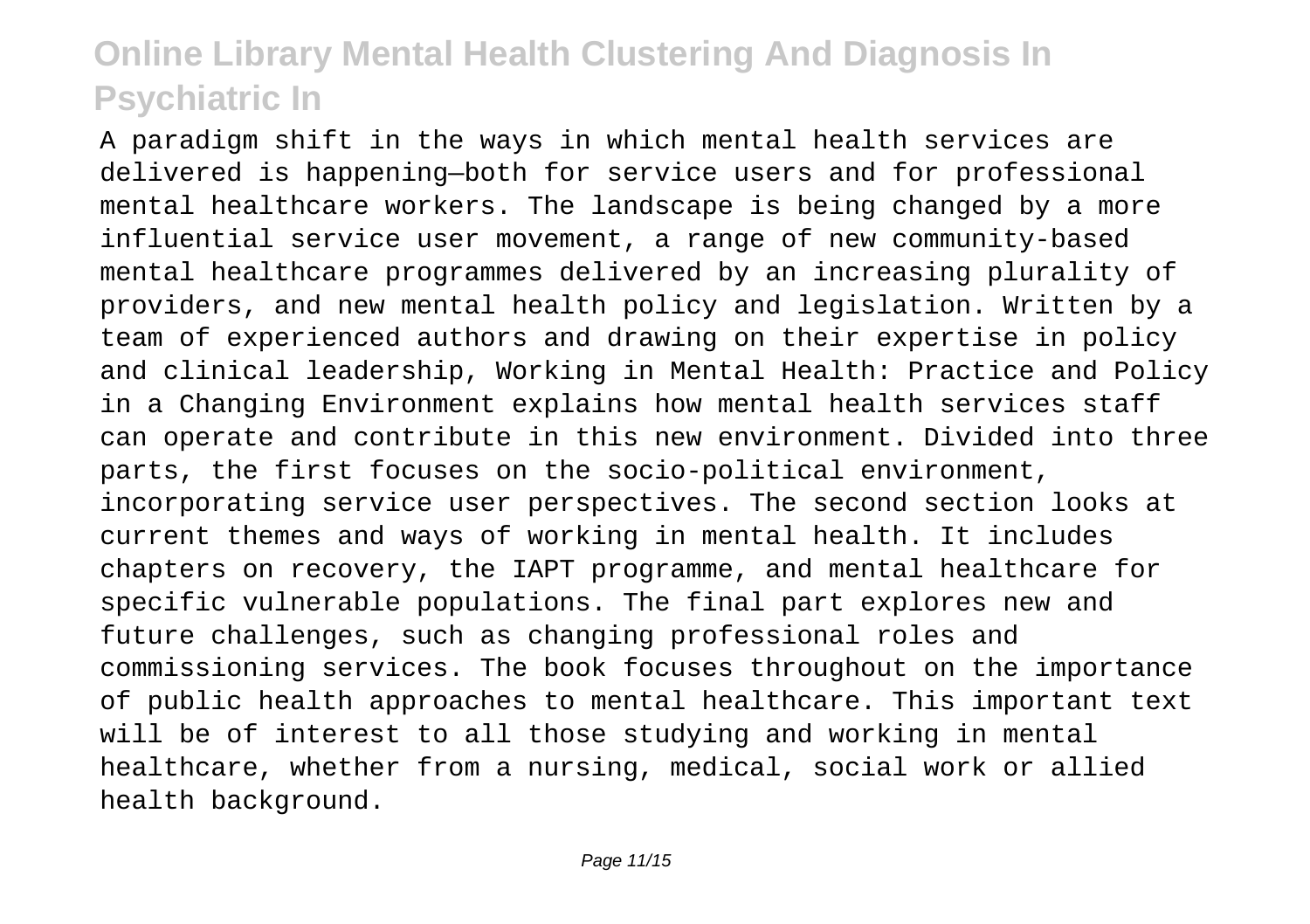This book addresses the high cost of mental illness, the organisation of care, changes and future directions for the mental health workforce, indicators for mental health care and quality, and tools for better governance of the system.

This book is narration by a psychiatrist. The purpose of this book is to provide education, information and knowledge about mental health and prevention of psychological illnesses. For this reason, Dr Shrivastava, a long time psychiatrist, has compiled stories of problems faced by patients and treatments they received with frank discussion and academic facts. One out of five people in our society suffer from a mental disorder. The experience of psychological illness disconnects them from their own selves. Though it is a treatable condition, patients seldom receive treatment. One of the main barriers is the stigma which is a clinical risk factor. We are unable to deal with stigma because people do not speak up about their experiences. We are unable to project examples of successful treatment. This limitation increases stigma.

Physiotherapy in Mental Health: A Practical Approach provides a Page 12/15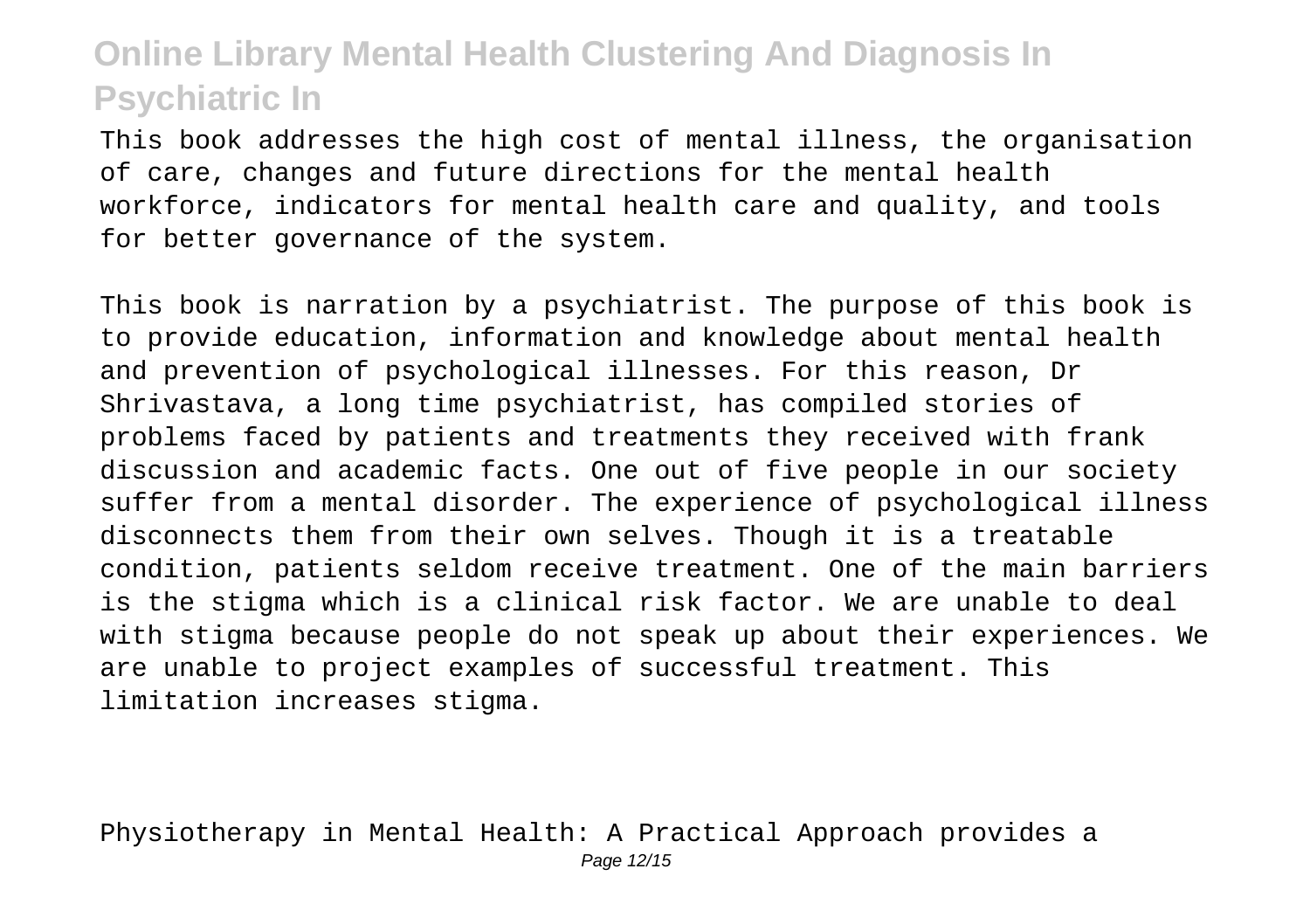concise discussion of the concept of abnormal behavior. The title also covers the role of physiotherapy in dealing with mental problems. The first part of the text covers the basic aspects of physiotherapy in mental health setting; this part covers psychiatric illness; communication in the clinical mental health setting; and the evaluation of physiotherapy services in the mental health field. Next, the book covers the concerns of the practice of physiotherapy in mental health, such as challenging behaviors, stress management, and relaxation training. The last part covers the various aspects of psychiatric treatment, including child psychiatry, eating disorders, and substance abuse. The text will be of great use to physiotherapists in the mental health care setting. The book will also be interesting to readers who want to know how physiotherapy can be applied to improve the mental and social health of individuals.

This report on the United Kingdom looks at how the broader education, health, social and labour market policy challenges are being tackled.

Objectives: to investigate if the patients followed at Centro Hospitalar Psiquiu00e1trico de Lisboa (CHPL) in 2017 live in clusters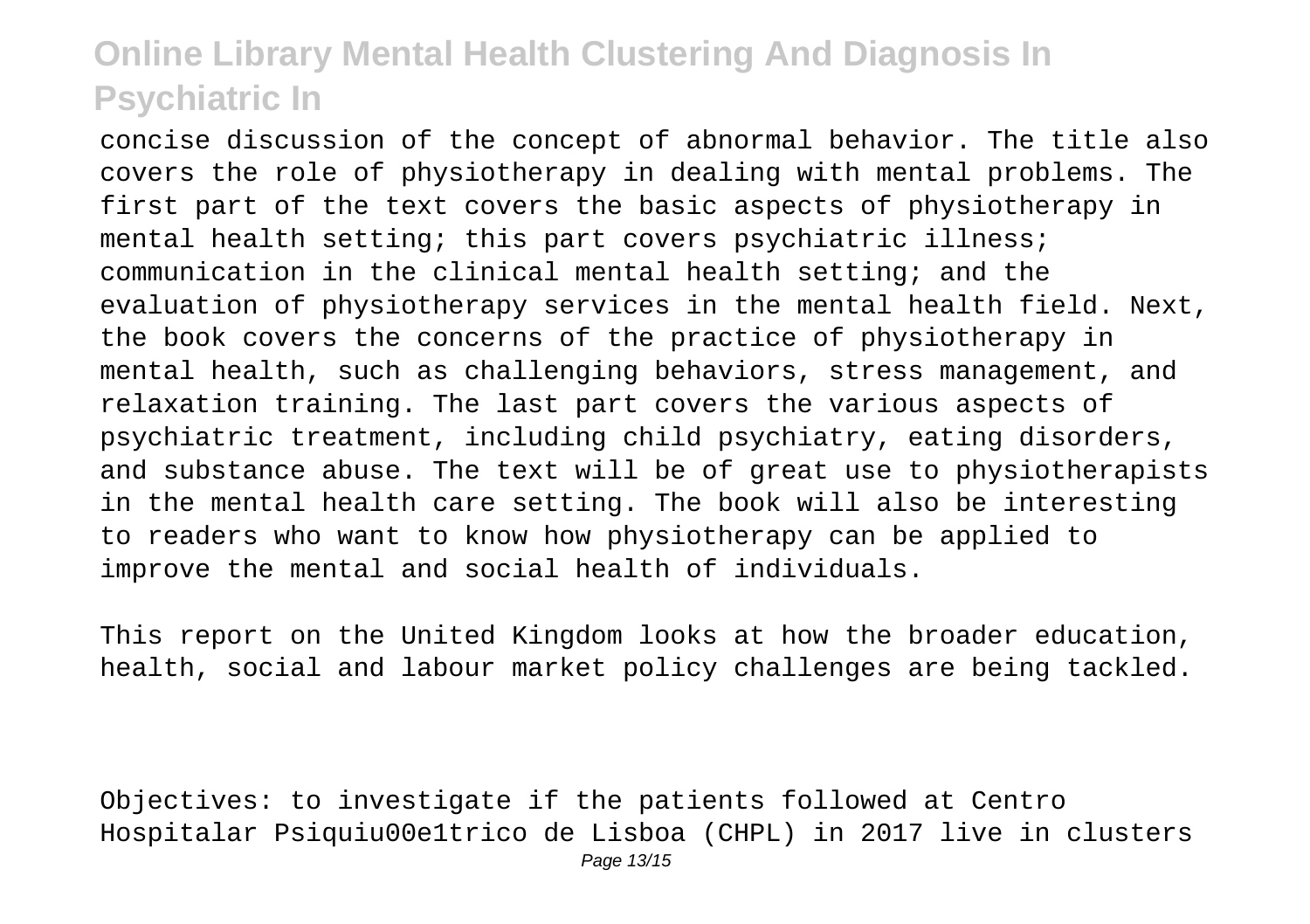(versus randomly) regarding their primary diagnosis.Background and aims: the progressive focus on community mental health services and the need to develop suitable local interventions, demands a deep understanding of the community itself. The characterization and spatial distribution of the patients regarding clinical and sociogeographic variables is crucial to this task.Methods: Selection of all patients followed at CHPL in 2017, living in central and east Lisbon (n=5161). Merging of the patientsu2019 postal code with the available census data (2011) at the subsection level. Spatial autocorrelation was measured using join counting statistics, based on the number of existing pairs of adjacent patient/patient locations, considering 25x25 meters as the area of each patient. Statistic was performed for the overall number of patients and each group of disorders (ICD-10). Data were integrated into a GIS, enabling the mapping of patients.Results: Statistic significance was found in the overall number of patients (p-0.001), and in specific diagnosis: Schizophrenia, schizotypal and delusional disorders (F20-29, n=892, p-0.007) and Depressive disorders (F32-38, n=1460, p-0.0002). Mapping of these patients allowed the identification of the areas where patients are concentrated.Conclusion: Patients seem to present some degree of geographic clustering, in general and in specific diagnosis. These findings support the need to develop strategic partnerships with